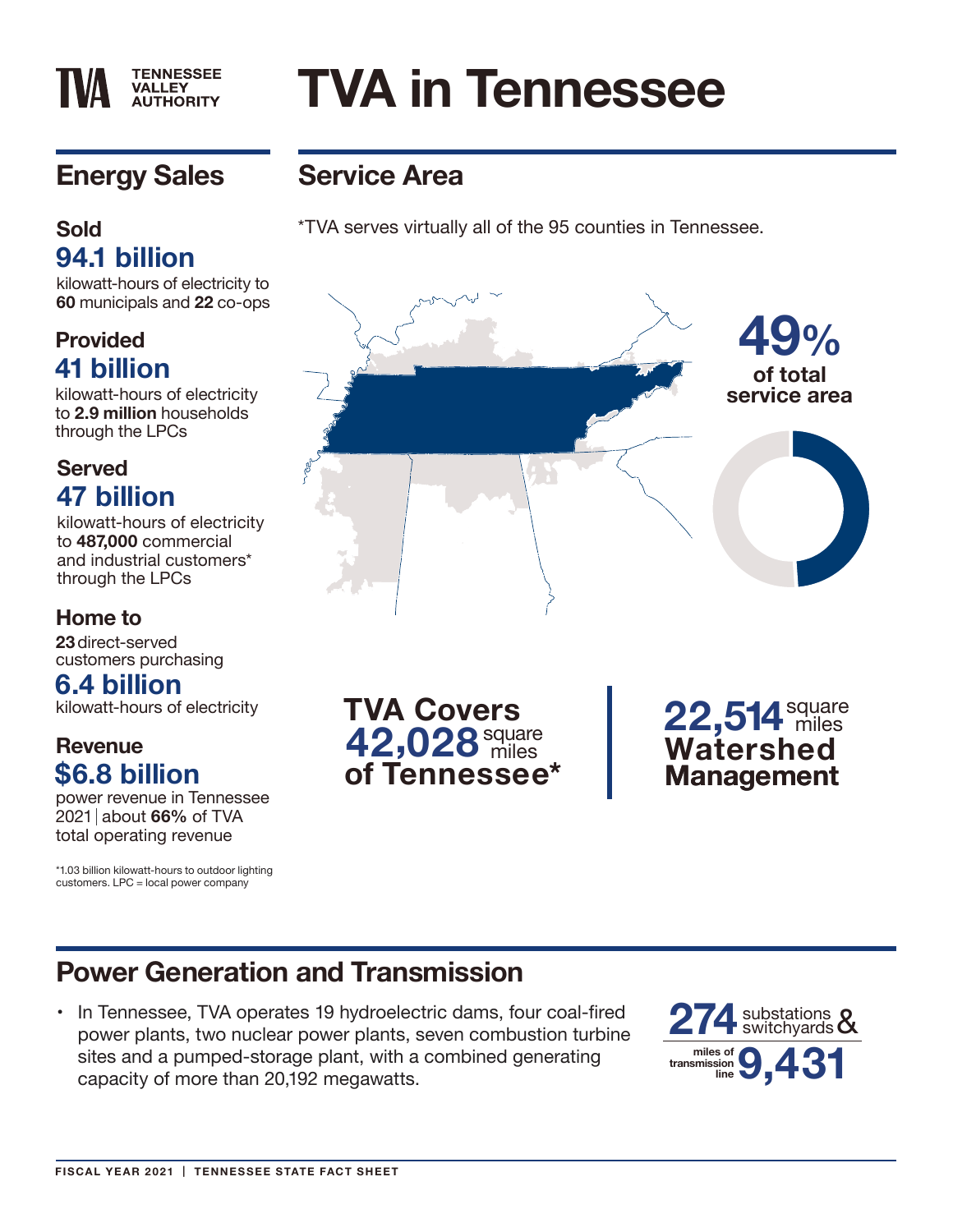- • Hydroelectric plants: Boone, Cherokee, Chickamauga, Douglas, Fort Loudoun, Fort Patrick Henry, Great Falls, Melton Hill, Nickajack, Norris, Ocoee 1, Ocoee 2, Ocoee 3, Pickwick Landing, South Holston, Tims Ford, Watauga, Watts Bar and Wilbur.
- Coal-fired plants: Bull Run, Cumberland, Gallatin and Kingston.
- The TVA Board of Directors approved the retirement of Bull Run Fossil Plant by December 2023.
- • Nuclear plants: Sequoyah and Watts Bar.
- • Natural gas-fueled facilities: The Brownsville, Gallatin, Gleason, and Johnsonville sites host combustion turbine plants. The John Sevier has a combined cycle plant. The Lagoon Creek and Allen sites feature both a combustion turbine and combined cycle plants.
- Pumped-storage hydroelectric plant: Raccoon Mountain.
- TVA has contracted for 1,488.8 megawatts of renewable biomass, low-impact hydro, solar and wind capacity in Tennessee.
- TVA operates one wind and seven solar facilities in Tennessee: a 0.002-megawatt wind facility and a 0.02-megawatt solar facility at Melton Hill Dam near Lenoir City; a 0.8476-megawatt facility at the Allen Combined Cycle plant in Memphis; a 0.0086-megawatt facility at Cocke County High School in Newport; a 0.0072-megawatt facility at Morgan County Vocational School in Wartburg; a 0.0826-megawatt facility at Finley Stadium in Chattanooga; a 0.0164-megawatt facility at Gibson County High School in Dyer; and a 0.027-megawatt facility at the Bridges Center in Memphis.

## **Land and Water Stewardship**

• TVA manages 33 reservoirs in Tennessee: Boone, Cherokee, Chickamauga, Douglas, Fort Loudoun, Fort Patrick Henry, Great Falls, Melton Hill, Nickajack, Nolichucky, Normandy, Norris, Ocoee 1, Ocoee 2, Ocoee 3, Raccoon Mountain, South Holston, Tellico, Tims Ford, Watauga, Watts Bar and Wilbur along with eight small reservoirs in the Beech River watershed in West Tennessee and portions of Kentucky,



Pickwick and Guntersville reservoirs. The reservoirs have a combined surface area of about 300,000 acres and about 7,000 miles of shoreline.

- • TVA manages recreational, natural and cultural resources on more than 170,000 acres of public land around its Tennessee reservoirs and partners with communities, local, state and regional stakeholders to improve water quality and aquatic biodiversity, shoreline conditions, recreation, wildlife and habitats on lands, reservoirs and their tributaries.
- The TVA visitor center at Raccoon Mountain Pumped-Storage Plant and Laurel Point typically hosts more than 39,000 visitors a year. The Norris Dam Visitor Center—overlooking the powerhouse, Norris Reservoir and a marina—typically receives almost 31,000 visitors a year. The centers were closed throughout 2021 due to the COVID-19 pandemic.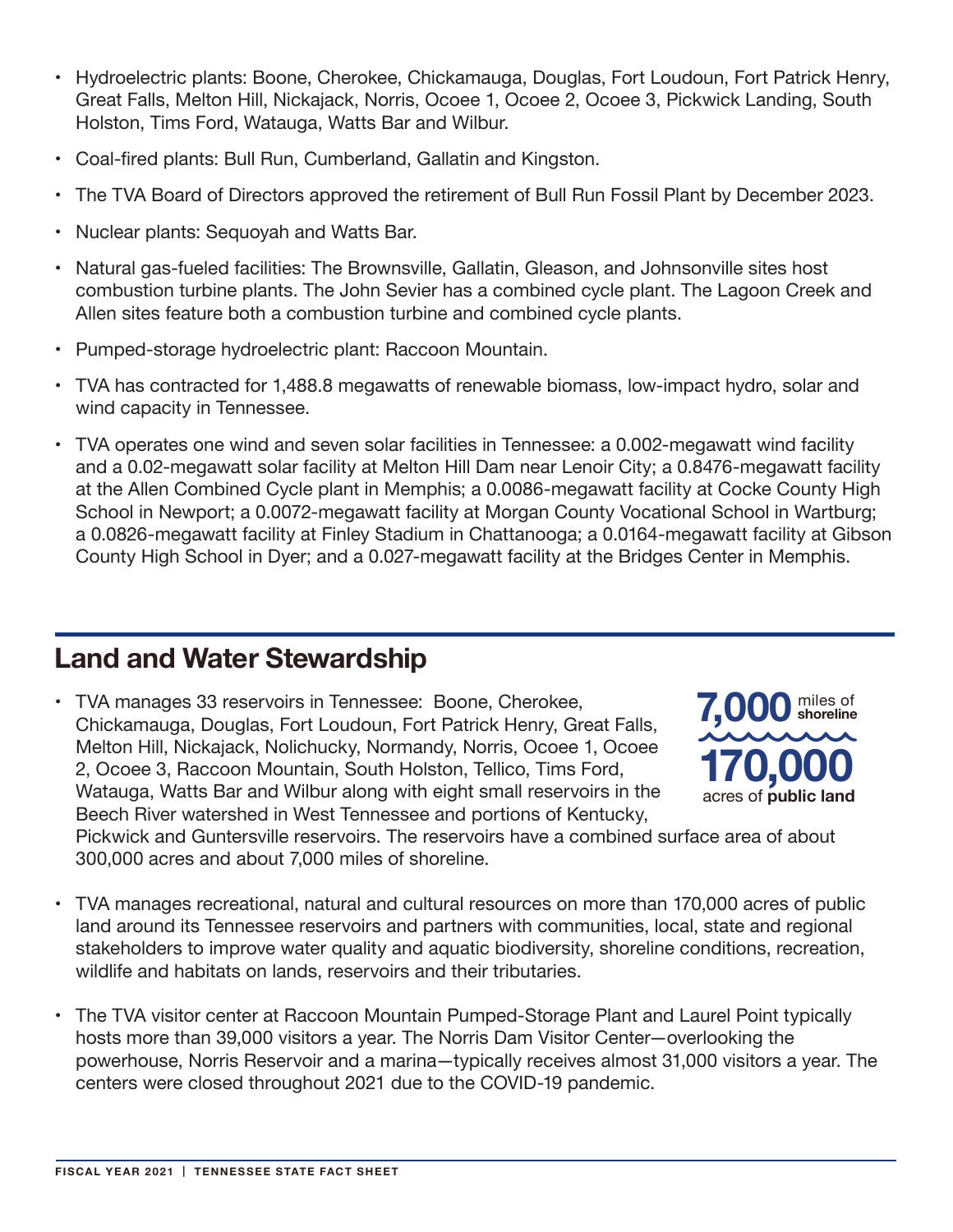- There are unstaffed visitor centers at South Holston, Fort Patrick Henry, Melton Hill and Douglas dams. The centers were closed throughout 2021 due to the COVID-19 pandemic.
- • Bassmaster named Chickamauaga Reservoir 15th best bass lake in the country over the past decade.

# **River Management**

- TVA maintains the structural, seismic and hydraulic integrity of 19 hydroelectric dams, 11 non-power dams, two small overflow detention dams at John Sevier Combined Cycle Plant on the Holston River and Doakes Creek on Norris Reservoir, and one pumped-storage plant near Chattanooga.
- TVA manages flows to support thermal compliance at our coal-fired and nuclear plants.
- TVA owns seven locks in Tennessee (six main locks and one auxiliary lock), serving about 110 Tennessee ports and terminals. About 15 million tons of cargo moved through the facilities in fiscal year 2021.
- TVA operates its dams and reservoirs in Tennessee as part of an integrated multi-purpose reservoir system to provide numerous stakeholders a variety of benefits which can include: navigation, flood risk reduction, low-cost hydropower, water supply, water quality, and recreational opportunities. At Chattanooga, which is prone to flooding because of its location just upstream from where the Tennessee River flows through the narrow passes of the Cumberland Mountains, operation of TVA's flood-control system has helped prevent about \$9.7 billion in flood damage since its construction.
- Ninety-three municipalities, 35 industries and four mining companies in Tennessee draw water from the Tennessee River system. Water also is drawn for power plant cooling and irrigation.
- TVA schedules releases of water from the Apalachia, Norris, Ocoee 1, Ocoee 2, Ocoee 3, Tims Ford and Watauga/Wilbur dams to support tailwater recreation in Tennessee.